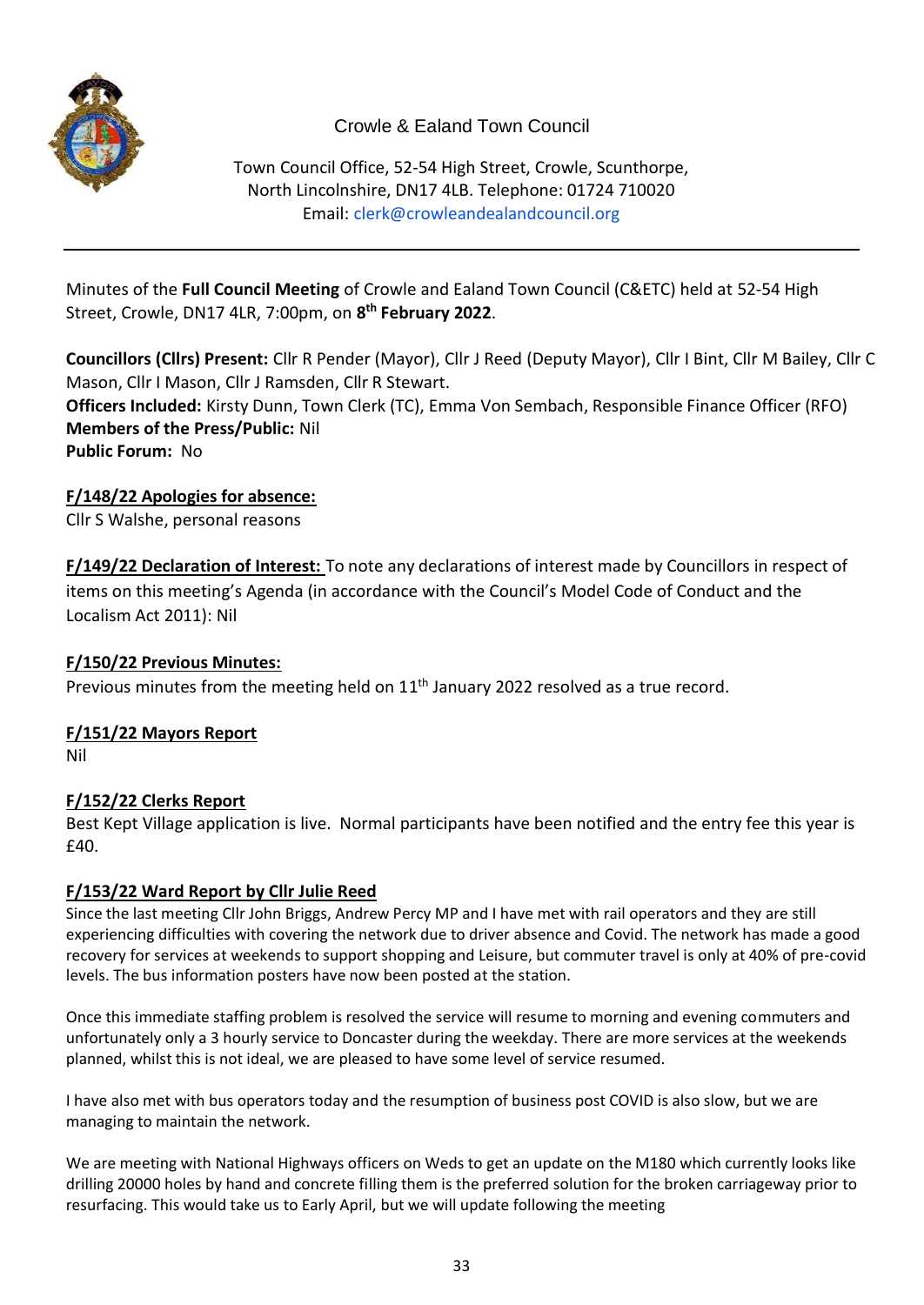At the drainage board meeting we understand that funding for Wray's drain will be agreed by the Environment Agency in the next month.

Work on Godnow Road was put back due to KCOM and is likely to start now in June following Wray's Drain approval. The notice board will go up in the next 2 months but currently there is no further update.

KCOM are now again working across the county and taking care of remedial works, works were done on Mill Road verges and then unfortunately heavy farming vehicles churned them up again. Axholme Avenue scheme has proved successful and gives us an alternative verge management option for future sites

Isle of Axholme Flag is now launched, and John and I will be sending a letter explaining the symbolic history and we present 2 flags for Crowle and Ealand and there will be an order online link to the providers Flying Colours for others who may wish to purchase them. We hope that it will help build the Isle tourism and business sectors. This was done by Friends of The Isle and we are now looking at our next cross Isle project.

Spring in Bloom awards have been given and £2900 was awarded To the Regen for the Crowle and Ealand displays.

We have added a further 20 electric mopeds and motorbikes into the wheels to work and wheels to education schemes and they arrived last week.

As promised planning application for Maple Avenue Crowle for 20 properties has been called into committee for significant public interest following representation from residents.

Just a reminder that the safe and sound ground is still open for house owners over 70 years of age for home security improvements such as spy holes, security locks etc.

#### **F/154/22 Feedback from External Groups**

NATS:

- Speeding has been made a priority across the Isle. The Town's speed signs have been note by the team and are working well.
- Police presence requested, particularly in regard to parking on Church Street. Can they also get back into schools and help foster positive relationships.

#### **F/155/22 Action Plan Update**

Item  $4$  – Chapel Restoration. Electric connected  $25<sup>th</sup>$  Jan. Into final phase of works. Item 7 – Speed Signs. Installed and working well. Remove item from action plan.

### **F/156/22 Finance Reports & Updates**

Received and resolved the following:

- a. To receive and resolve the financial report
- b. To receive and resolve budgets Vs actuals Monthly/Running total/Annual
- c. To receive and resolve the bank reconciliation
- d. To receive and resolve the accounts for payments
- e. The remaining foodbank money is resolved to be carried forward to the next financial year is not used in this financial year. Local schools are to be informed that this money is available for any local families that are struggling.

#### **F/157/22 Policies to be Reviewed and Adopted**

The following policies were reviewed and adopted:

Crowle & Ealand Town Council Investment Strategy Town & Parishes Code of Conduct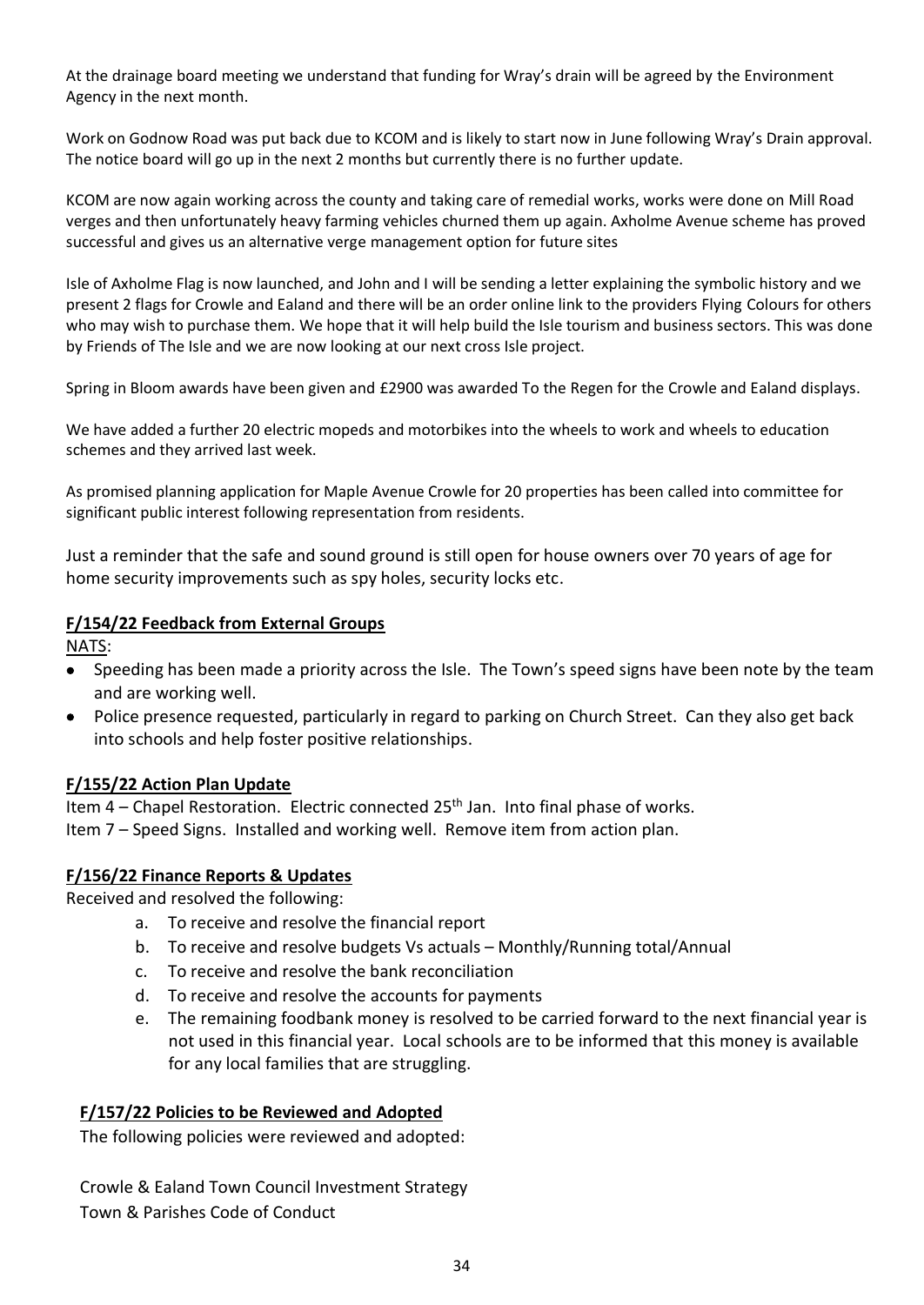### **F/158/22 Chapel Hire & Usage**

Hire: To resolve the following prices for the hire of the chapels for services up to 2 hours: £100, hourly rate thereafter £10 per hour. Once up and running, this item will be reviewed in 6 months. Usage: Cllr J Ramsden suggested the left chapel be used as the council office, with the right being used as the council meeting room when needed.

We are in contract with the current lease for 5 years, currently over 2 years in. This will be investigated and information brought back to the council.

### **F/159/22 Queens Platinum Jubilee (QPJ) Weekend**

Council received the proposals for the weekend events. The following items were resolved and the RFO instructed to pay accordingly to secure the following:

900 x commemorative mugs for school aged children within Crowle & Ealand @ £1856 2 x QPJ Flags for flag poles @ £7.50 each 2 x engraved trophies for Best Display (Shop & Home) @ £7.50 each 1 x piper @ £60 1 x gas Beacon @£490 1 x 10m QPJ Bunting @ £34.99 2 x balloon displays @ £25 2 x 50 pack hand flags @ £8.25 each Circus Skills Workshop all day event @ £400 Mike Brown Band @ £1200 - £1400 DJ @ £150

### **F/160/22 Annual Assembly & Annual Council Meeting**

Annual Council meeting will be Tues 10<sup>th</sup> May at 7:00pm Annual Assembly will be Tues 24<sup>th</sup> May at 7:00pm to Ealand Victory Hall

### **F/161/22 Mayoral/Community Awards Function 23rd April 2022**

Resolved to approve the release the voting for the Community Awards, closing date 31<sup>st</sup> March 2022. The DJ is approved at a cost of £150 and food will Pie supper is TBC. Trophies are to be returned for engraving by 31<sup>st</sup> March and new recipients will be engraved prior to the

### **F/162/22 Youth Elections**

awards evening.

The Mayor will discuss with the children during the Queens Platinum Jubilee visit. To be brought back to next agenda.

### **F/163 Chapel Opening Ceremony**

Bring back to the next meeting.

### **F/164/22 Planning Applications**

| PA/2021/2290 | Planning permission to erect ice cream sales cabin, Long Acre Nursery, Godnow Road, |
|--------------|-------------------------------------------------------------------------------------|
|              | Crowle, DN17 4EE                                                                    |
|              | http://www.planning.northlincs.gov.uk/plan?ref=PA/2021/2290                         |
|              | Ensuring, if necessary the implementation of adequate sewage and drainage           |
|              | infrastructure, this council has no further observations                            |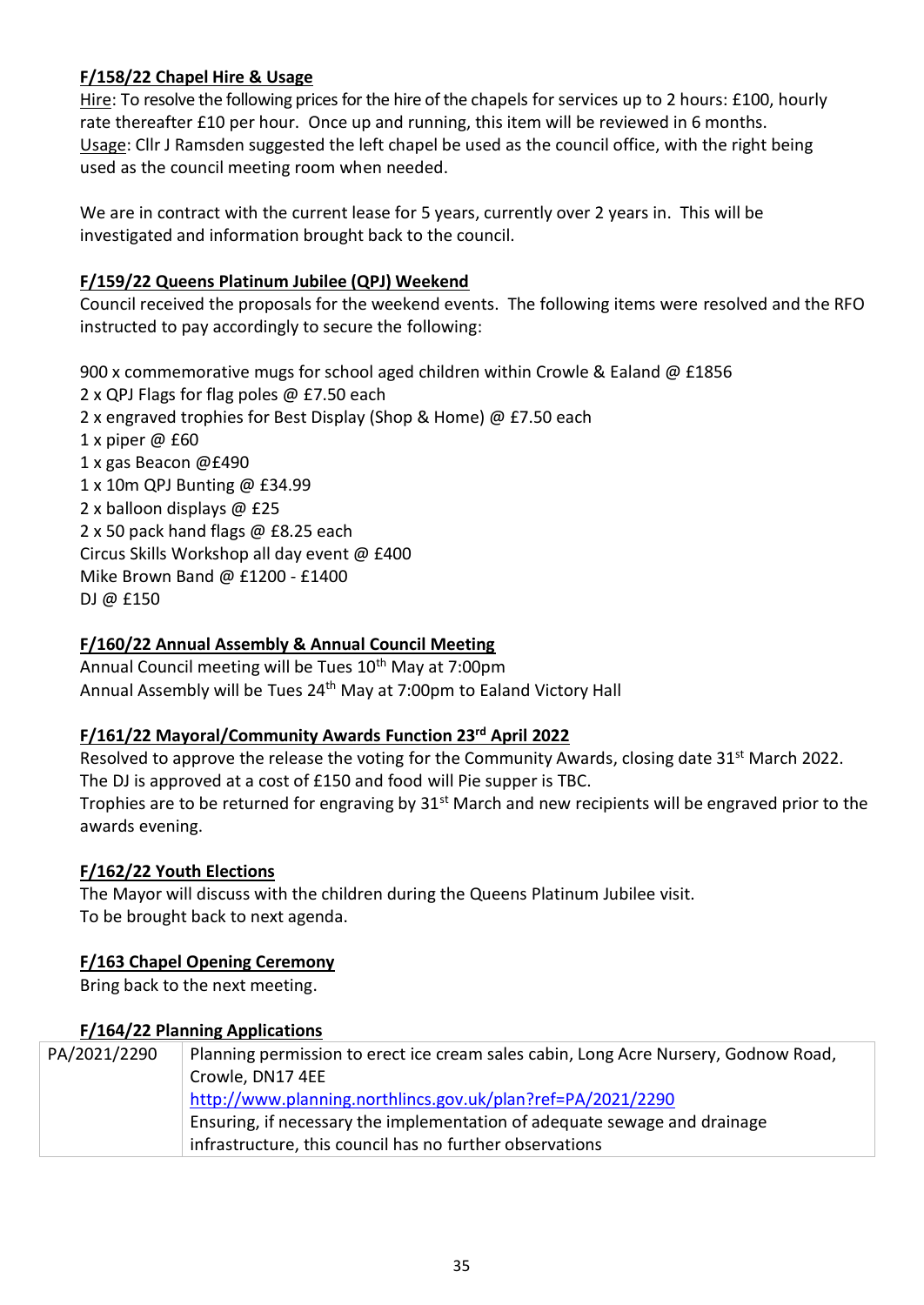| PA/2021/2127 | Planning permission to vary condition 1 of previously approved PA/2017/233 dated<br>09/06/2017 namely to amend house designs, change of bricks, change of window colours<br>and change of house type on plots 9 and 10.<br>land South of access Road, Seven Lakes Industrial Estate, Ealand, DN17 4JS<br>http://www.planning.northlincs.gov.uk/plan?ref=PA/2021/2127<br>Under devolved function (Local Government Act 1972 section 101(a)), this council<br>submitted the following comment for this application: Ensuring the implementation of<br>adequate sewage and drainage infrastructure, this council has no further observations on<br>this application. |
|--------------|-------------------------------------------------------------------------------------------------------------------------------------------------------------------------------------------------------------------------------------------------------------------------------------------------------------------------------------------------------------------------------------------------------------------------------------------------------------------------------------------------------------------------------------------------------------------------------------------------------------------------------------------------------------------|
| PA/2022/47   | Notification for prior approval for a proposed larger home extension, 23 Asquith Avenue,<br>New Trent Street, Ealand, DN17 4JH<br>http://www.planning.northlincs.gov.uk/plan?ref=PA/2022/47<br>Under devolved function (Local Government Act 1972 section 101(a)), this council<br>submitted the following comment for this application: Ensuring the implementation of<br>adequate sewage and drainage infrastructure, this council has no further observations on<br>this application.                                                                                                                                                                          |
| PA/2021/2281 | Planning permission to replace existing front timber door with composite,<br>66 High Street, Crowle, DN17 4LB<br>http://www.planning.northlincs.gov.uk/plan?ref=PA/2021/2281<br>Under devolved function (Local Government Act 1972 section 101(a)), this council<br>submitted the following comment for this application: No observations.                                                                                                                                                                                                                                                                                                                        |
| PA/2021/1946 | Listed building consent to replace windows, 5a, 7a and 9a High Street, Crowle, DN17 4LD<br>http://www.planning.northlincs.gov.uk/plan?ref=PA/2021/1946<br>Under devolved function (Local Government Act 1972 section 101(a)), this council<br>submitted the following comment for this application: The Town council fully supports<br>this application and has no further observations.                                                                                                                                                                                                                                                                          |
| PA/2021/2247 | Planning permission to use dwellinghouse outbuilding as a habitable annex, 5 Fox<br>Terrace, Ealand, DN17 4JL<br>http://www.planning.northlincs.gov.uk/plan?ref=PA/2021/2247<br>Under devolved function (Local Government Act 1972 section 101(a)), this council<br>submitted the following comment for this application: Ensuring the implementation of<br>adequate sewage and drainage infrastructure, this council has no further observations on<br>this application.                                                                                                                                                                                         |
| PA/2021/2222 | Planning application to vary condition 7 of PA/2015/0481 regarding the disposal of foul<br>and surface water, 7 Lakes Country Park, Crowle Wharf, Ealand, DN17 4JS<br>http://www.planning.northlincs.gov.uk/plan?ref=PA/2021/2222<br>Under devolved function (Local Government Act 1972 section 101(a)), this council<br>submitted the following comment for this application: Ensuring the implementation of<br>adequate sewage and drainage infrastructure, this council has no further observations on<br>this application.                                                                                                                                    |
| PA/2021/2221 | Planning application to vary condition 7 of PA/2017/642 regarding the disposal of foul<br>and surface water, 7 Lakes Country Park, Crowle Wharf, Ealand, DN17 4JS<br>http://www.planning.northlincs.gov.uk/plan?ref=PA/2021/2221<br>Under devolved function (Local Government Act 1972 section 101(a)), this council<br>submitted the following comment for this application: Ensuring the implementation of<br>adequate sewage and drainage infrastructure, this council has no further observations on<br>this application.                                                                                                                                     |
| PA/2021/2049 | Application to vary conditions 2 and 21 of PA/2019/943 namely to change external facing<br>materials at 1-9 Eastoft Road, Crowle, DN17 4LP<br>http://www.planning.northlincs.gov.uk/plan?ref=PA/2021/2049<br><b>Application APPROVED</b>                                                                                                                                                                                                                                                                                                                                                                                                                          |
| PA/2021/1790 | Outlined planning permission for a residential development with appearance,<br>landscaping, layout and scale reserved for subsequent consideration at Fieldside                                                                                                                                                                                                                                                                                                                                                                                                                                                                                                   |